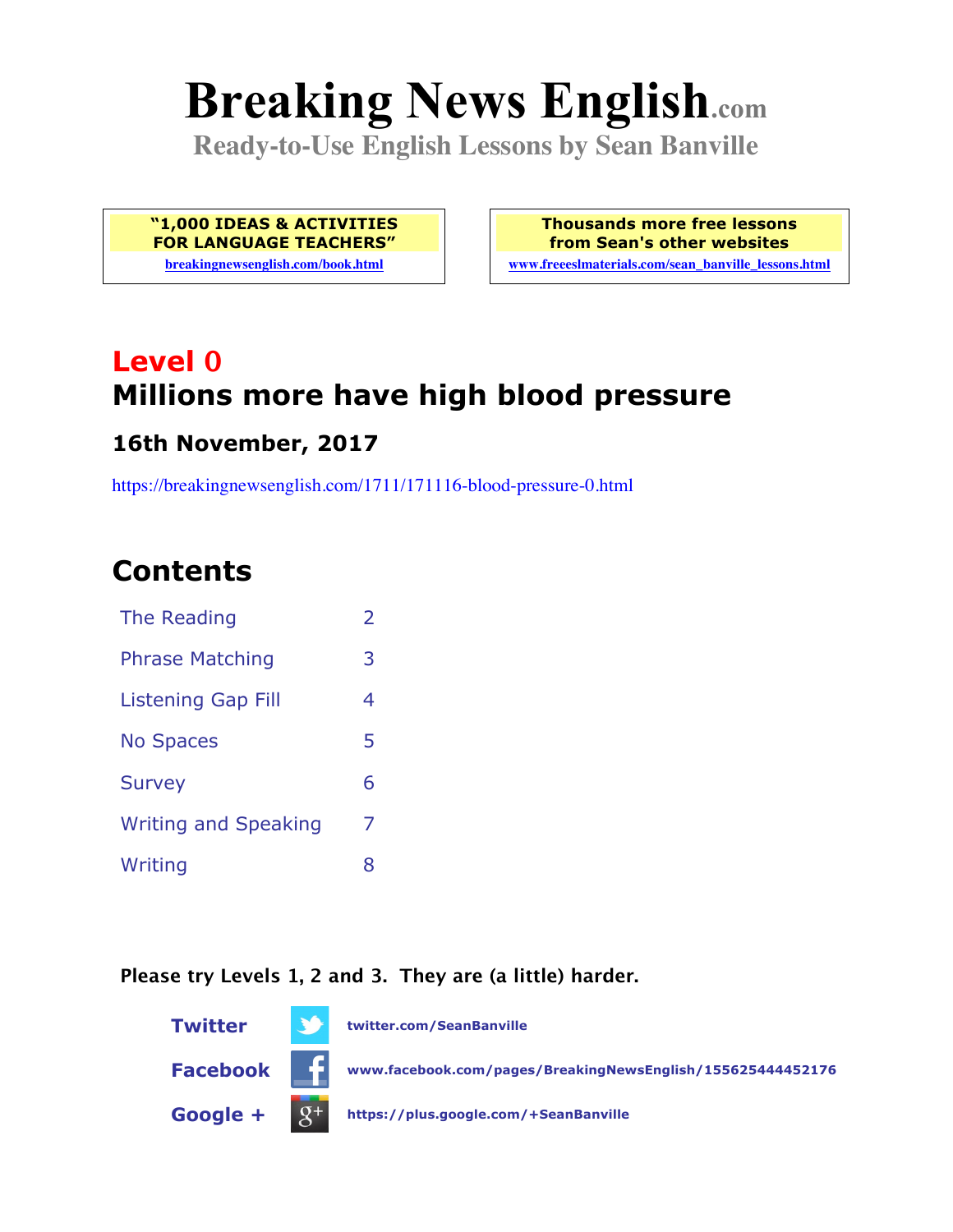### **THE READING**

From https://breakingnewsenglish.com/1711/171116-blood-pressure-0.html

The high blood pressure number has changed. It used to be 140 over 90. Doctors changed it to 130 over 80\* . This means the disease should be treated sooner. Blood pressure is your heart pushing blood around your body. If this pushing is too strong, it can lead to heart attacks. Normal blood pressure is less than 120 over 80.

Health problems can happen at 130 over 80. The new number is a warning to lower your blood pressure. People with high blood pressure must change their lifestyle. They should lose weight, exercise more, eat healthier food, avoid alcohol and salt, quit smoking, and avoid stress.

\* Written as 130/80

Sources: https://**medicalxpress.com**/news/2017-11-adults-high-blood-pressure-guidelines.html https://www.**bloomberg.com**/news/articles/2017-11-13/thirty-million-americans-just-got-highblood-pressure https://www.**newsday.com**/news/health/new-high-blood-pressure-systolic-guidelines-1.14967340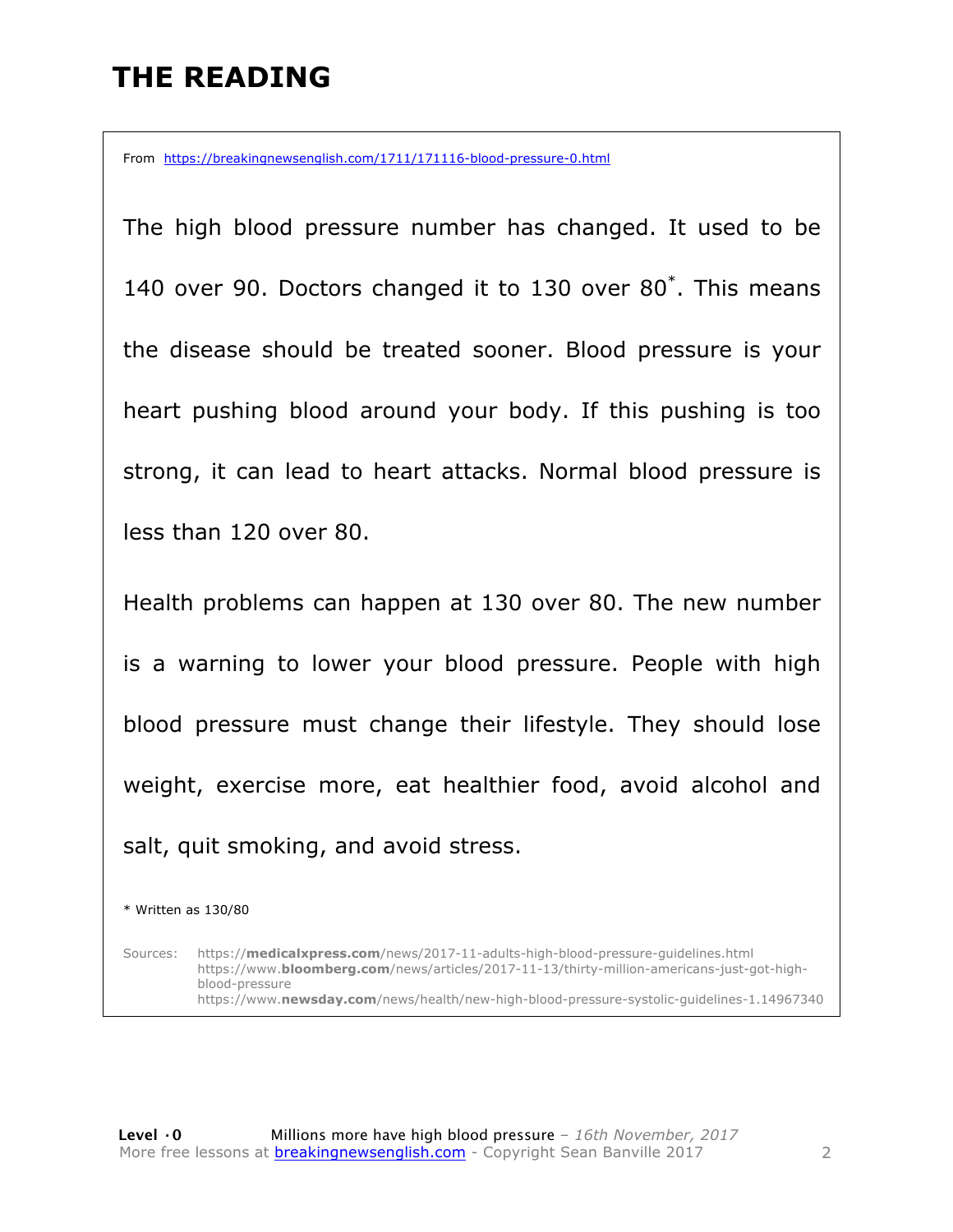# **PHRASE MATCHING**

From https://breakingnewsenglish.com/1711/171116-blood-pressure-0.html

#### **PARAGRAPH ONE:**

| 1. It used                |                | a. attacks           |
|---------------------------|----------------|----------------------|
| 2. Doctors changed it     |                | b. be treated sooner |
| 3. the disease should     | C <sub>1</sub> | 120 over 80          |
| 4. pushing blood          |                | d. to 130 over 80    |
| 5. If this pushing is too |                | e. blood pressure    |
| 6. it can lead to heart   | f.             | to be 140 over 90    |
| 7. normal                 |                | g. strong            |
| 8. less than              |                | h. around your body  |

#### **PARAGRAPH TWO:**

| 1. Health problems can happen |    | a. and salt       |
|-------------------------------|----|-------------------|
| 2. The new number is          |    | b. blood pressure |
| 3. lower your                 |    | c. stress         |
| 4. They should lose           | d. | more              |
| 5. exercise                   |    | e. a warning      |
| 6. eat healthier              | f. | weight            |
| 7. avoid alcohol              |    | g. at 130 over 80 |
| 8. avoid                      |    | h. food           |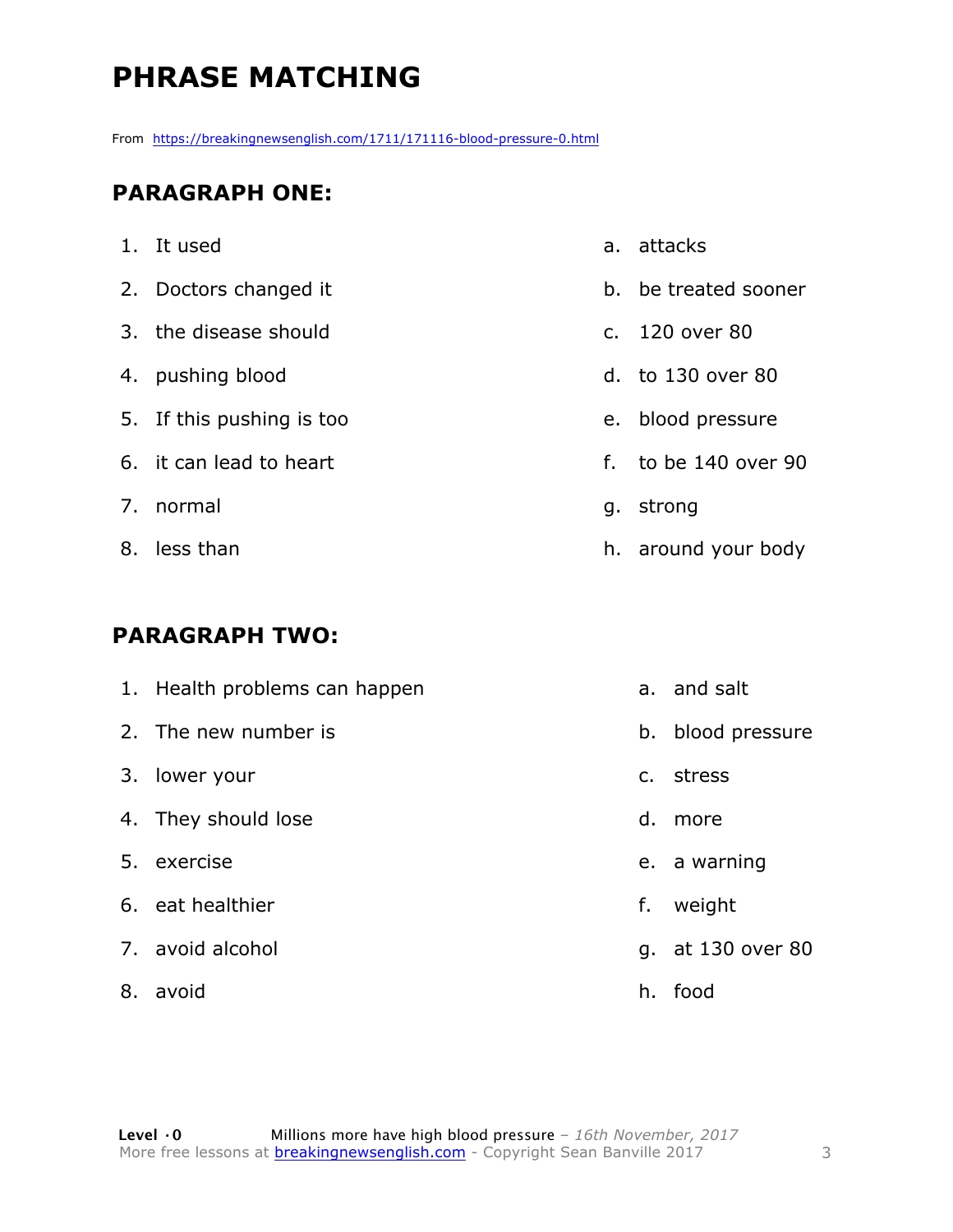# **LISTEN AND FILL IN THE GAPS**

From https://breakingnewsenglish.com/1711/171116-blood-pressure-0.html

| The high blood pressure $(1)$ ________________________. It used to    |  |
|-----------------------------------------------------------------------|--|
| be 140 over 90. Doctors (2) ____________________________ 130 over 80. |  |
| This means the disease should (3) _______________________. Blood      |  |
| pressure is your heart pushing blood (4) ________________________.    |  |
| If this pushing $(5)$ _______________________, it can lead to heart   |  |
|                                                                       |  |
| over 80.                                                              |  |
|                                                                       |  |
|                                                                       |  |
| pressure. (9) _________________________ blood pressure must           |  |
|                                                                       |  |
| exercise more, (11) ______________________, avoid alcohol and         |  |
| salt, quit smoking, (12) ____________________________.                |  |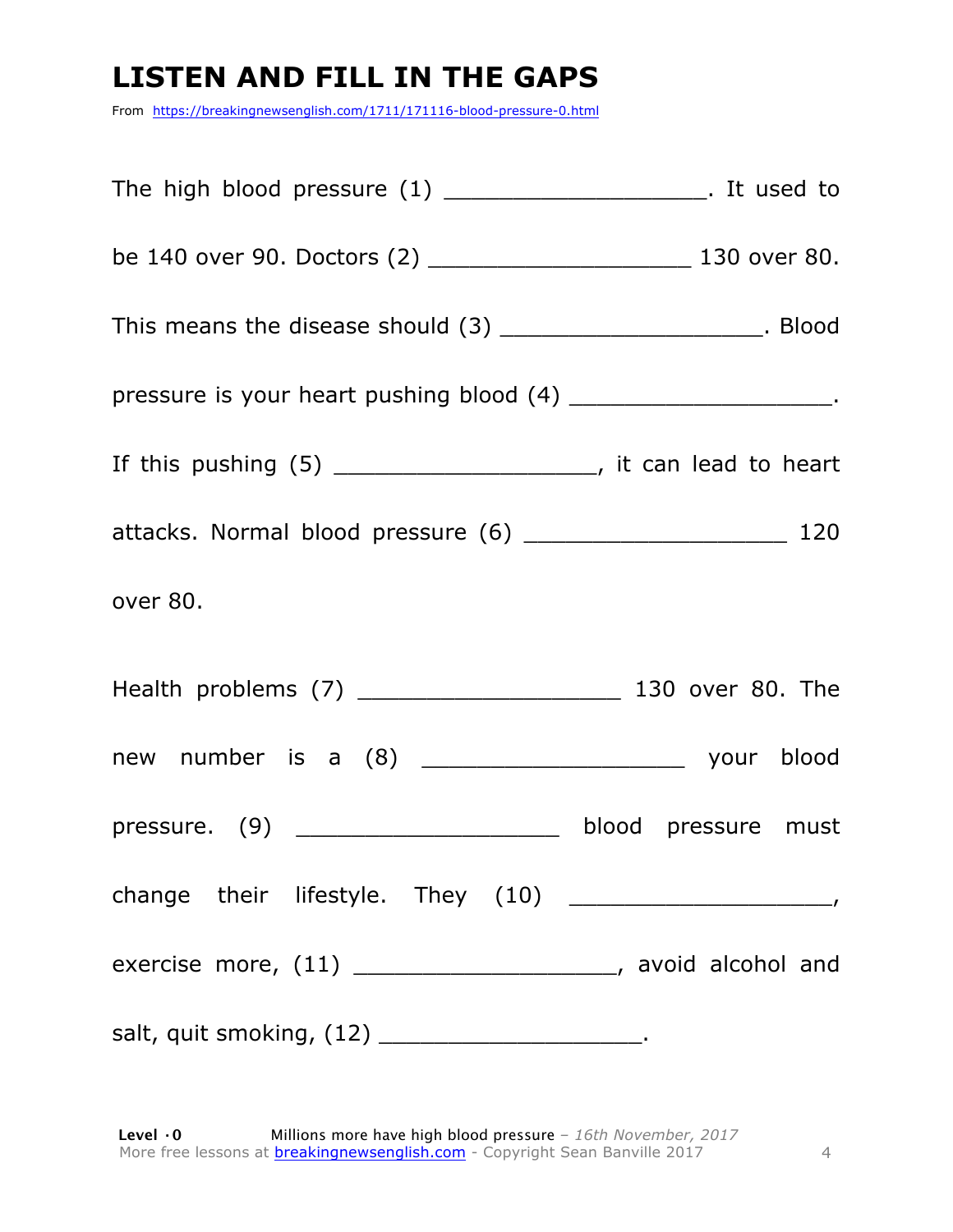# **PUT A SLASH ( / )WHERE THE SPACES ARE**

From https://breakingnewsenglish.com/1711/171116-blood-pressure-0.html

Thehighbloodpressurenumberhaschanged,Itusedtobe140over90.D

octorschangeditto130over80.Thismeansthediseaseshouldbetreate

dsooner.Bloodpressureisyourheartpushingbloodaroundyourbody.If

thispushingistoostrong,itcanleadtoheartattacks.Normalbloodpress

ureislessthan120over80.Healthproblemscanhappenat130over80.T

henewnumberisawarningtoloweryourbloodpressure.Peoplewithhig

hbloodpressuremustchangetheirlifestyle.Theyshouldloseweight,ex

ercisemore,eathealthierfood,avoidalcoholandsalt,quitsmoking,and

avoidstress.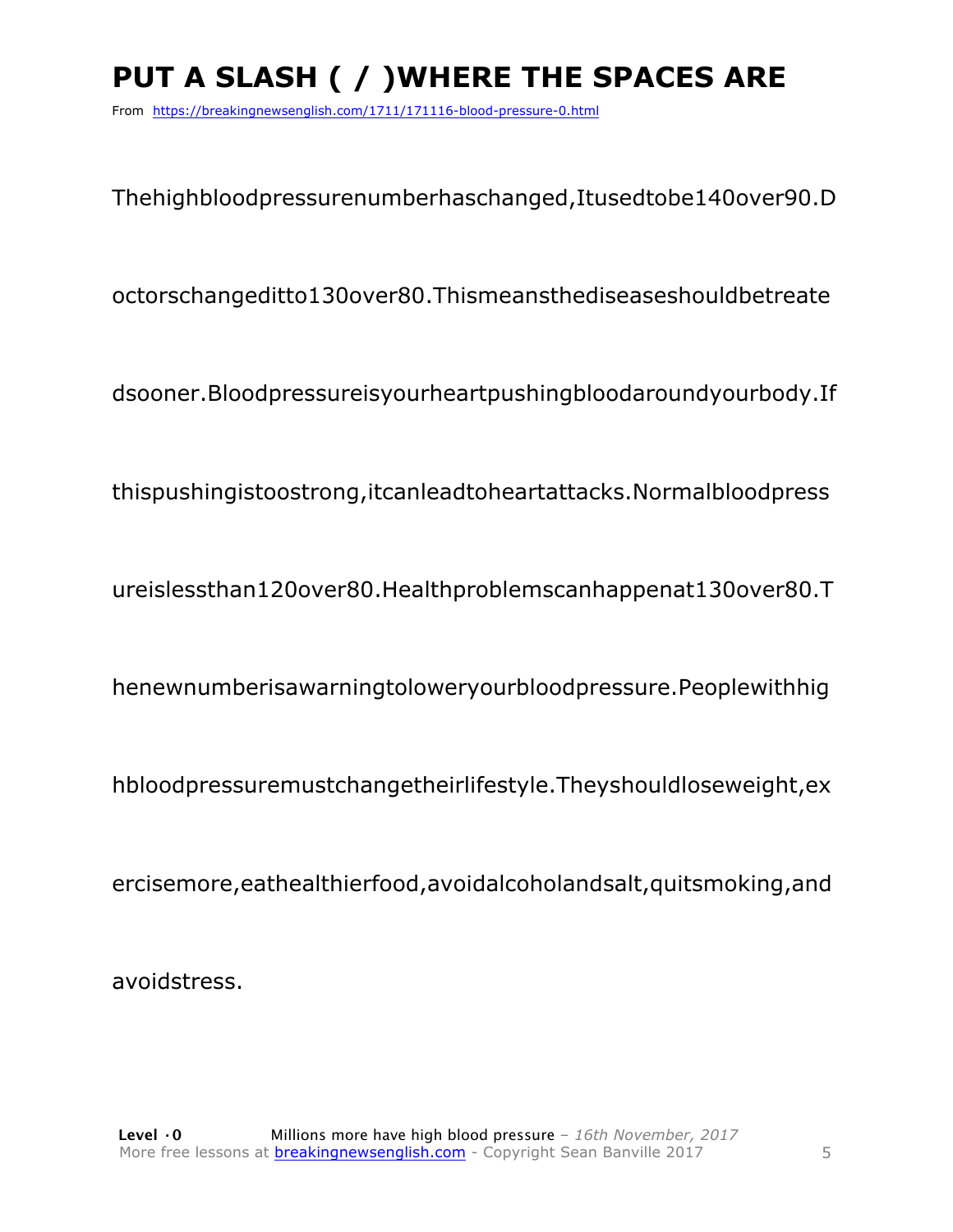# **BLOOD PRESSURE SURVEY**

From https://breakingnewsenglish.com/1711/171116-blood-pressure-4.html

Write five GOOD questions about blood pressure in the table. Do this in pairs. Each student must write the questions on his / her own paper.

When you have finished, interview other students. Write down their answers.

|      | STUDENT 1 | STUDENT 2 | STUDENT 3 |
|------|-----------|-----------|-----------|
| Q.1. |           |           |           |
| Q.2. |           |           |           |
| Q.3. |           |           |           |
| Q.4. |           |           |           |
| Q.5. |           |           |           |

- Now return to your original partner and share and talk about what you found out. Change partners often.
- Make mini-presentations to other groups on your findings.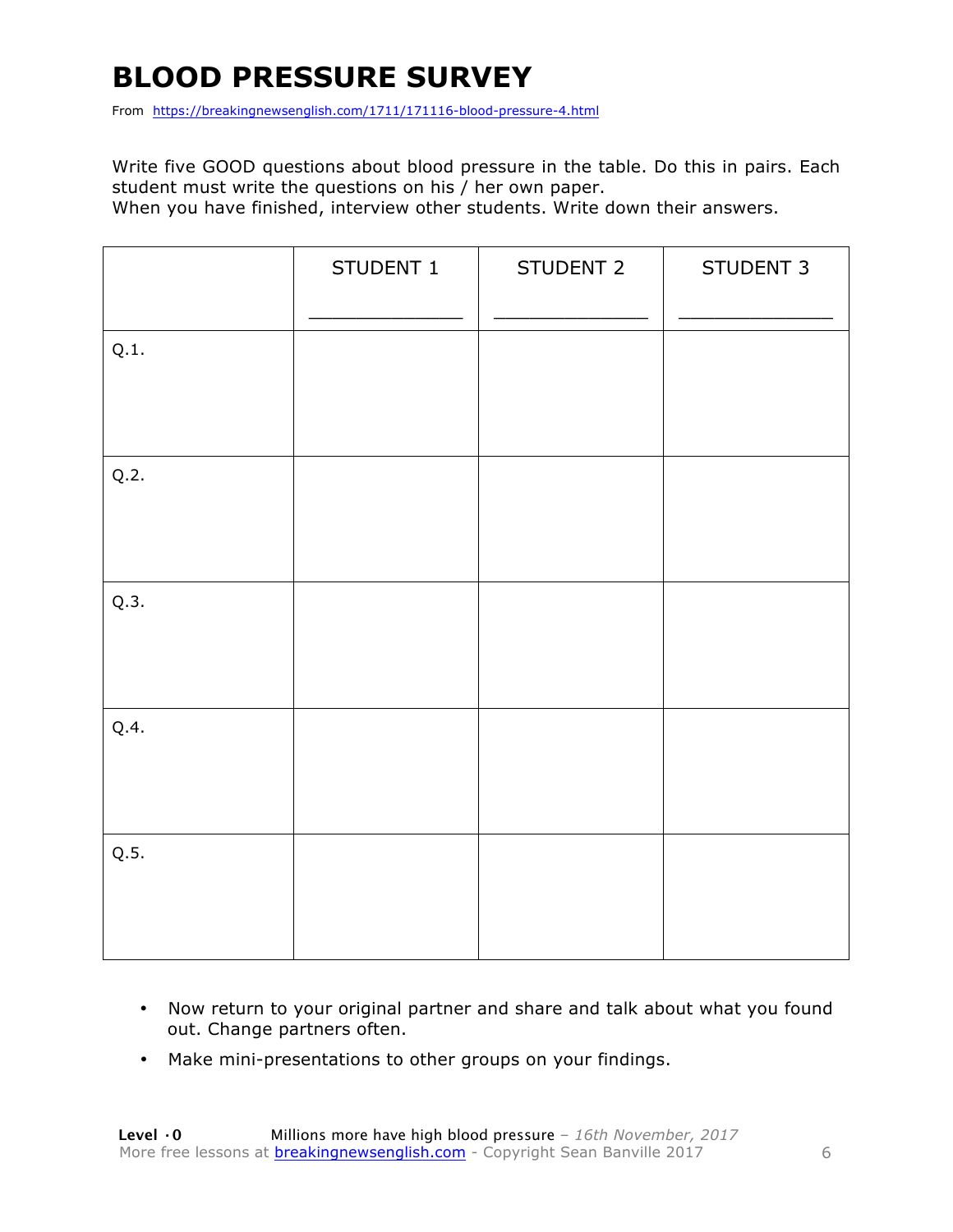### **WRITE QUESTIONS & ASK YOUR PARTNER(S)**

Student A: Do not show these to your speaking partner(s).

| a) |  |  |
|----|--|--|
| b) |  |  |
| c) |  |  |
| d) |  |  |
| e) |  |  |
| f) |  |  |
|    |  |  |

*Millions more have high blood pressure – 16th November, 2017* More free lessons at breakingnewsenglish.com

# **WRITE QUESTIONS & ASK YOUR PARTNER(S)**

-----------------------------------------------------------------------------

Student B: Do not show these to your speaking partner(s).

| a)            |  |  |
|---------------|--|--|
| b)            |  |  |
| $\mathsf{c})$ |  |  |
| d)            |  |  |
| e)            |  |  |
| f)            |  |  |